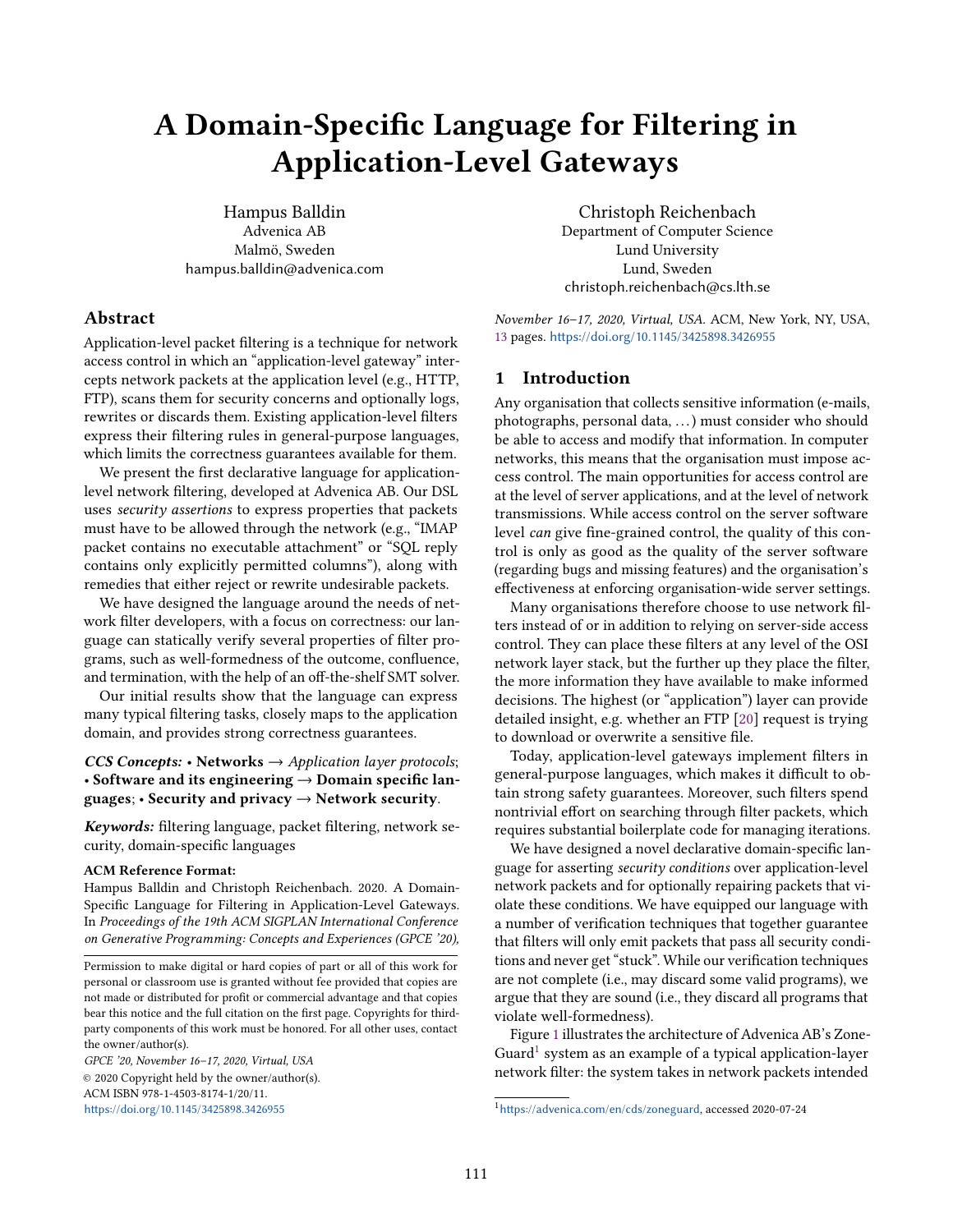<span id="page-1-0"></span>

Figure 1. Architecture of a typical application-level network filter. The system pipes all incoming packets through a filter, validating that the packet is well-formed before and after.

for a specific network service (HTTP, FTP, . . .) extracts key features from the packet with a parser for the protocol, validates that the packet is well-formed according to a subset of the protocol (expressed as a schema), and then applies a filter that may log and rewrite or discard the packet. If the filter did not discard the packet, the system re-validates the output packet against a schema (usually same as the input schema), and translates the packet back into a binary network packet that it passes on to the intended target server.

To support multiple protocols, decoding, encoding, and validation operate on a universal binary representation. The two principal challenges then are to implement encoding/decoding logic (once per protocol), and to implement filter logic (once per use case), which is the focus of this paper.

Figure [2](#page-1-1) describes a filter for a small security-relevant subset of the Remote Desktop Protocol (RDP), a protocol for remote control of Microsoft Windows desktops. This filter operates on a subset of the RDP protocol that controls the server's mouse movements and mouse button clicks.

Lines 1–4 describe the schema in a form similar to an EBNF grammar with start symbol RDP. According to this schema, an RDP packet is a possibly empty sequence of Mouse nodes ('\*' is the Kleene star), and each Mouse node consist of two integers, named x and y, and an optional integer, called button, that represents an optional mouse button press.

Line 6 asserts that any button must be an element of the list allowedButtons (line 8). Our filter language infers the context of button and checks the assertion condition on all Mouse nodes in the input packet. Whenever a Mouse contains the press of a button that is sanctioned by allowedButtons (which only allows button #0), the assertion fails.

Such a failure triggers the recovery strategy in line 7, which removes the (optional) mouse button press. This turns the event into a pure mouse movement event. If an incoming packet contains multiple Mouse events, we will transform all of them accordingly.

Our system supports a number of different recovery actions, including direct updates. For instance, we could also remap disallowed button presses to operate on button #0 with an update action:

#### **Assert** button **elem** allowedButtons **where @onfail** = button  $<-$  0

<span id="page-1-1"></span>

|                | $1$ [Schema @start = RDP]                                         |
|----------------|-------------------------------------------------------------------|
|                | $_2$ <b>data</b> RDP = [ Mouse $\star$ ]                          |
|                | 3 <b>data</b> Mouse = [ x : <b>Integer</b> , y : <b>Integer</b> , |
| $\overline{4}$ | button : Integer $?$ ]                                            |
| 5              |                                                                   |
|                | 6 Assert button elem allowedButtons where                         |
|                | $\text{Confail}$ = remove(button)<br>7                            |
|                |                                                                   |

Figure 2. Filter for a small subset of the Remote Desktop Protocol $^{2}$  $^{2}$  $^{2}$ . Lines 1–4 describe the input / output schema (a subset of TS\_POINTER\_EVENT messages). Line 6 describes an assertion over input packets with the help of a local definition in line 8, while line 7 describes the recovery action.

However, careless updates can introduce security vulnerabilities. For example, an end user of our filter might decide to only allow mouse button #2 and set allowedButtons = [2]. In this case, our update could produce a packet that violates the assertion condition button **elem** allowedButtons — in other words, the update fails to sanitise disallowed packets!

Since our system is intended as a security tool, we statically check for such **ineffective repair**s and report any assertions that we cannot guarantee to be effective.

Ineffective repairs are only one of several pitfalls in filter specification that we have identified. We also statically check for impossible assertions, which never succeed, vacuous assertions, which never fail, termination bugs, runtime faults, schema invalidation, where filters produce ill-formed output, and subverted repair, where one assertion's repair action thwarts the repair action of another.

Our contributions are as follows:

- The first (to the best of our knowledge) DSL for protocolindependent application-level network filtering
- A technique for statically verifying the absence of the seven pitfalls listed above
- A validation of our language via re-implementations of four of the 15 currently existing protocol filters from Advenica AB's ZoneGuard system in our prototype
- A systematic case study with a network filter engineer from Advenica AB that explored re-implementing an existing filter in our language

## 2 Extended Example

We introduce our language with a synthetic example that showcases several core features. Figure [3](#page-2-0) shows the schema of a hypothetical protocol for reporting time series of sensor measurements. Line 2 defines a node type SensorData for the root node of incoming and outgoing packets. A SensorData node contains a **String** with the name tag sensor, and another node with time series data: either as a TSeries (another node type), or as a zero or more BoundedTSeries nodes.

<span id="page-1-2"></span><sup>2</sup>[https://docs.microsoft.com/en-us/openspecs/windows\\_protocols/ms](https://docs.microsoft.com/en-us/openspecs/windows_protocols/ms-rdpbcgr/)[rdpbcgr/](https://docs.microsoft.com/en-us/openspecs/windows_protocols/ms-rdpbcgr/), accessed 2020-07-17.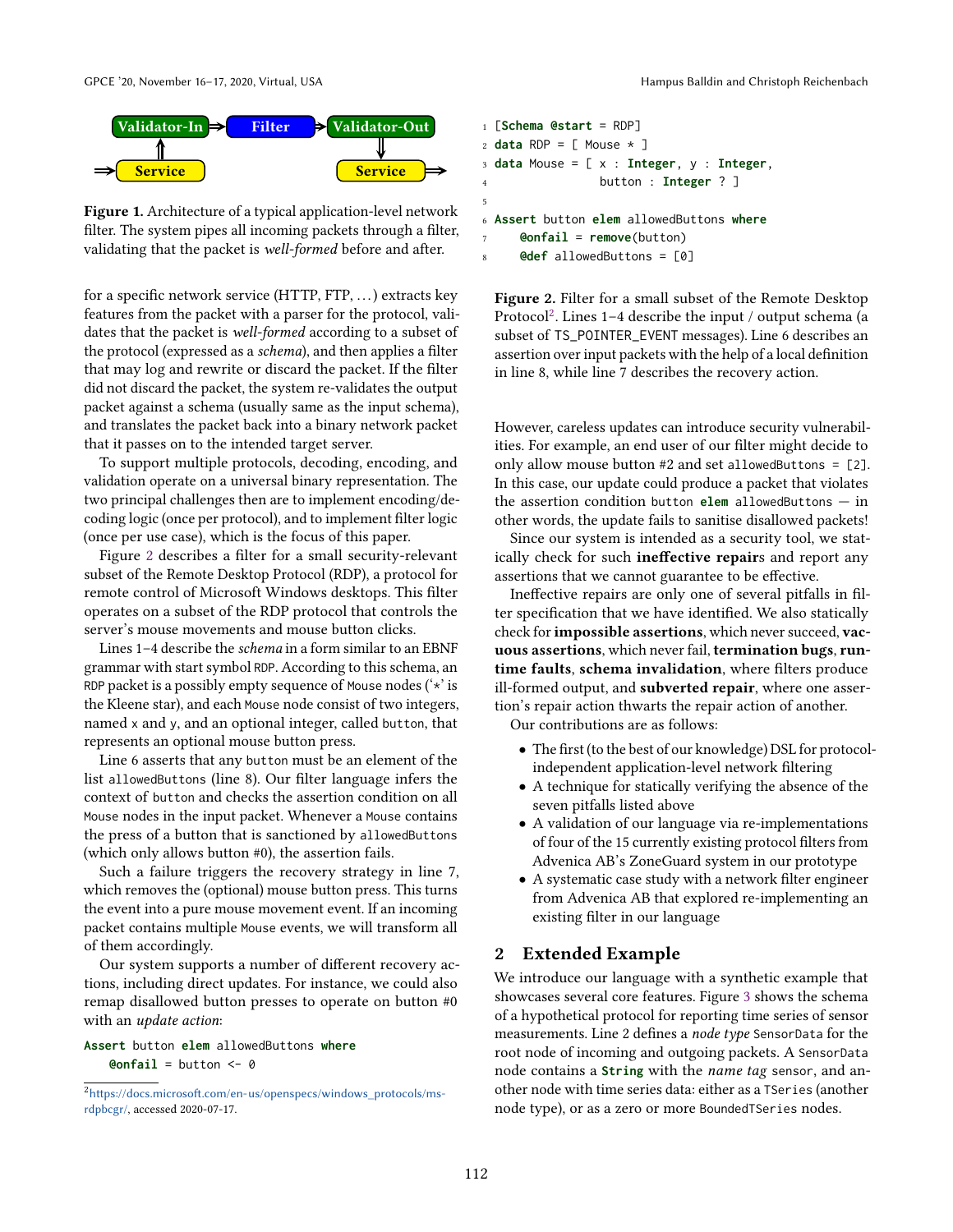A Domain-Specific Language for Filtering in Application-Level Gateways GPCE '20, November 16–17, 2020, Virtual, USA

```
1 [Schema @start = SensorData]
2 data SensorData = [ sensor : String,
                      3 ( TSeries | BoundedTSeries * ) ]
4 data TSeries = [ val : Integer + ]
5 data BoundedTSeries = [ max : Integer, TSeries ]
```
Figure 3. Schema for a protocol for transmitting sensor data. Each packet contains either a single time series or a sequence of bounded time series, where each bounded time series stores a regular time series and the series' maximal element.

Line 4 then defines TSeries as a nonempty list of Integer nodes, each named val. Here, the + stands for the Kleene plus. Finally, line 5 defines BoundedTSeries as a pair of an integer named max and an unnamed TSeries. Figure [4](#page-2-1) gives an example of a well-formed example packet in this protocol.

We now write a filter to ensure properties over the packets: (R-1) they come from a named node, (R-2) bounded time series report a correct maximum, and (R-3) no time series contains negative numbers. Along the way, we explore how our system guarantees what we call filter correctness:

Whenever a filter processes a well-formed packet that violates an assertion, the filter either discards the packet or emits a different, well-formed packet that satisfies all assertions.

Our system also guarantees that well-formed packets that pass all assertions pass the filter unmodified and that the filter discards all ill-formed packets.

# 2.1 Rule R-1: Sensors Are Named

We begin with the following assertion:

**Assert** sensor /= ""

This assertion will discard any packets in which the name of the sensor is empty. Since we left out the **@onfail** repair action, our system will discard any packet that fails the assertion condition and record a default log message.

#### <span id="page-2-4"></span>2.2 Rule R-2: Values Do Not Exceed the Maximum

This rule requires comparing all val nodes in BoundedTSeries to the same series' max value. We write it as:

**Assert** BoundedTSeries..val <= BoundedTSeries.max **where @onfail** = BoundedTSeries..val <- BoundedTSeries.max

Here, BoundedTSeries..val refers to a val node that is a descendant of a BoundedTSeries in the tree structure of the input packet, while BoundedTSeries.max refers to a max node that is an immediate child of a BoundedTSeries node.

This condition illustrates a semantic subtlety. As we see in Figure [4,](#page-2-1) a SensorData packet can contain more than one BoundedTSeries node. When our language iterates over all five possible bindings for val, we want to compare val nodes under TSeries.1 only to max.1 and not to max.2. This is implicit in our semantics: as we bind BoundedTSeries..val, we

<span id="page-2-1"></span>

Figure 4. Example packet for the schema in Figure [3](#page-2-0)

also implicitly bind BoundedTSeries accordingly, and re-use that binding to resolve BoundedTSeries.max. Section [3.1](#page-3-0) elaborates on this mechanism.

#### <span id="page-2-3"></span>2.3 Rule R-3: No Negative Numbers in Time Series

Finally, we ensure that the time series contains no negative numbers. Below is a first attempt at such a rule, though this rule suffers from an off-by-one error:

#### **Assert** val  $> 0$  where  $\theta$ onfail = val  $\leq 0$  # broken

Written in an imperative language, this rule would make sense: Whenever val is greater than zero, set it to zero. However, our language is declarative, and its semantics guarantee that any packet emitted by a filter satisfies all assertions. We will thus reject the above rule, with an error to show that the rule does not resolve the failed assertion.

Instead, we can write the following rule:

# **Assert** val >= 0 **where @onfail** = val <- 0

While this rule captures our intent, our system will still reject the rule, due to the way that it interacts with rule R-2: first, if the filter changes a val both by rule  $\mathbb{R}$ -3 and by rule  $\mathbb{R}$ -2, we introduce an ambiguity into the filter's semantics. Our system will report this issue as ambiguous assertions: "the order of evaluating the @onfail action of [the two assertions] may lead to different filter results"

Second, setting val to zero may invalidate the assertion of rule  $R-2$ . The reason for that is that in rule  $R-2$  we require val to be less than max, but we have never ruled out that max can be negative. Our tool reports this error as follows:<sup>[3](#page-2-2)</sup>

```
[UnstableAssertions]
After evaluating the @onfail action of {assertion2},
 a previously satisfied precondition of {assertion1}
 may evaluate to False, in {model}
where
 {assertion2} = Assert@Line=28
 {assertion1} = Assert@Line=32
 {model} = SensorData..BoundedTSeries..max%2 -> -1
           SensorData..BoundedTSeries..val%2 -> 0
           SensorData..val%1 -> 0 :: Integer
```
<span id="page-2-2"></span><sup>3</sup>Edited for space, removing two type annotations (:: **Integer**) and three trailing variable assignments that were less useful than the first three.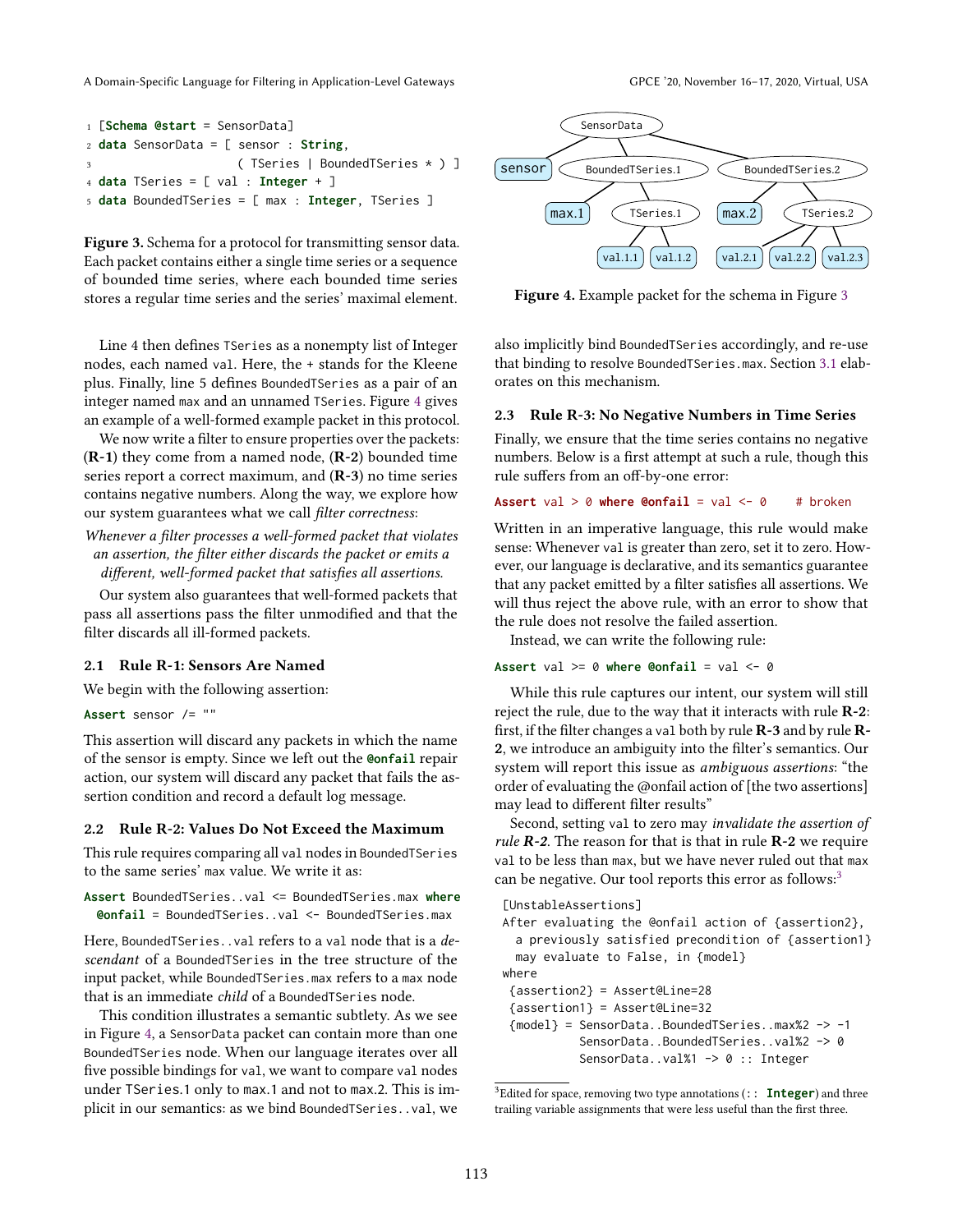The concrete counterexample from this error message alerts us that we must add a rule R-4 to the program:

#### **Assert** max >= 0

After we ensure that no max value can be negative, our system can verify that our specification guarantees that any filtered packet will satisfy all assertions and be well-formed.

#### 3 Language Overview

Figure [5](#page-4-0) summarises the core syntax of our language. Each filter program consists of a schema and a set of assertions.

The schema consists of type definitions that together impose a structure over the tree-structured input and output packets. Our types include primitive types (**Integer**, **String**, **Bool**), product types (T1, T2), sum types (T1 | T2) for variants, and multiplicities, which state how many elements of the type a given node may contain: One element (T), any number of elements  $(T*)$ , one or more  $(T*)$ , zero or one  $(T?)$ , or any number *i* where  $a \le i \le b$  ( $T\{a,b\}$ ). By default, multiplicities apply equally to input and output packets, but users can designate output-only types by marking the multiplicity with square brackets (T[?]). Since these output-only types are invalid in input packets, we only allow them within sum types. Types can also name their primitive component types; e.g. [ x : **Integer**, y : **Integer** ] gives two different name tags to the integers in this product type. Finally, types can reference each other, but as in ZoneGuard, we currently disallow types to recursively depend on themselves (i.e., the types are stratifiable) since we have not found this feature to be needed and it may indicate a bug in the specification.

Assertions consist of a condition expression and a number of optional decorators, which are mainly **@onfail** recovery actions and, occasionally, precedence levels (Section [3.3\)](#page-4-1).

Recovery actions can **discard** the packet (the default action), **remove** a node, **log** a message, update a primitive value in a node, notation v <- expr, **replace** a node with an outputonly variant (Section [3.2\)](#page-3-1), or any combination of these.

We use expressions in two places: to compute truth values for assertion conditions, and to compute node updates and node replacements. Expressions can access packet nodes via path variables that may bind to multiple values (Section [3.1\)](#page-3-0). Whenever we can evaluate an expression with multiple bindings, we explore all possible bindings. For example, consider the following assertion:

**data** T = [ a : **Integer** \*, b : **Integer** \* ] **Assert** a > b

If we process a packet with two a elements and three b elements, we will check all six combinations of these elements.

Expressions can alternatively materialise all bindings of a given variable as a list (in a deterministic order), notation **valuesOf**(var). We provide aggregator functions, existential and universal checks, and list comprehensions to operate on lists. The example below illustrates using **valuesOf** with one of the built-in aggregator functions, sum, to assert that all a elements and all b elements sum up to the same value:

**Assert** sum(**valuesOf**(a)) = sum(**valuesOf**(b))

Our language also supports local variables (e.g., for list comprehensions or **exists**/**forall**), but the majority of our variables are path variables.

## <span id="page-3-0"></span>3.1 Referencing Tree Nodes with Path Variables

Typical application-level filter assertions check or compare nodes as individuals, rather than considering their siblings or node list offset. We thus designed our language to make it easy to avoid explicit iteration, via *path variables* (though users can use **valuesOf** for explicit iteration when needed).

The simplest path variables ( $\langle Var \rangle$  in Figure [5\)](#page-4-0) consist of only a name  $n$  and reference all nodes that have the type named  $n$  or occur under the name tag  $n$ . If we want only variables *n* that are immediate children of path variable  $\ell$ , we can write  $\ell$ . n, while  $\ell$ . n describes variables *n* that are descendants of  $\ell$  (cf. child and descendant axes in XPath [\[8\]](#page-12-2)).

For variables with a common prefix, as in

**Assert** BoundedTSeries..val <= BoundedTSeries.max

our semantics ensure that both variables refer to the same BoundedTSeries: when we bind the first BoundedTSeries..val, we simultaneously bind the corresponding BoundedTSeries.

Informally, our semantics ensure that for any two path variables in the same expression, their longest common prefix must bind to the same node. We capture this formally below.

Assume that  $s_N$  is the packet's root (**@start**) node,  $p \rightarrow c$ the child relation ( $p$  is the parent of c), and  $T(n, t)$  a predicate that holds whenever *n* is a node and *t* a type such that  $n : t$ , or  $n$  has the name tag  $t$ . We define the relation

$$
C, E \vdash v \triangleleft E
$$

′

to describe all environments  $E'$  that contain bindings for variable  $v$ , when encountering  $v$  in environment  $E$  with the *context C*. In the core language,  $C = s_N$  (but see Section [3.4\)](#page-4-2).

Figure [6](#page-4-3) captures our environment semantics formally. For each expression  $e$  we extract all path variables  $v_1, \ldots, v_k$ . At runtime, we set  $E_0 = \emptyset$  and iterate  $C, E_{i-1} \vdash v \triangleleft E_i$ , to find all minimal environments  $E_k$  and test  $e$  once for each  $E_k$ . Our system reports a static error if the schema guarantees that there can be no such  $E_k$ .

Note that our semantics are order-independent: no matter in which order we encounter the variables of an expression, we will produce the exact same set of environments.

#### <span id="page-3-1"></span>3.2 Replacement Semantics

Most of our recovery actions have straightforward semantics, but **replace** introduces two subtleties that reflect its main use case of error reporting.

Node replacement, unlike updates, can change the type of a node, so we restrict replacement to variant nodes, as in: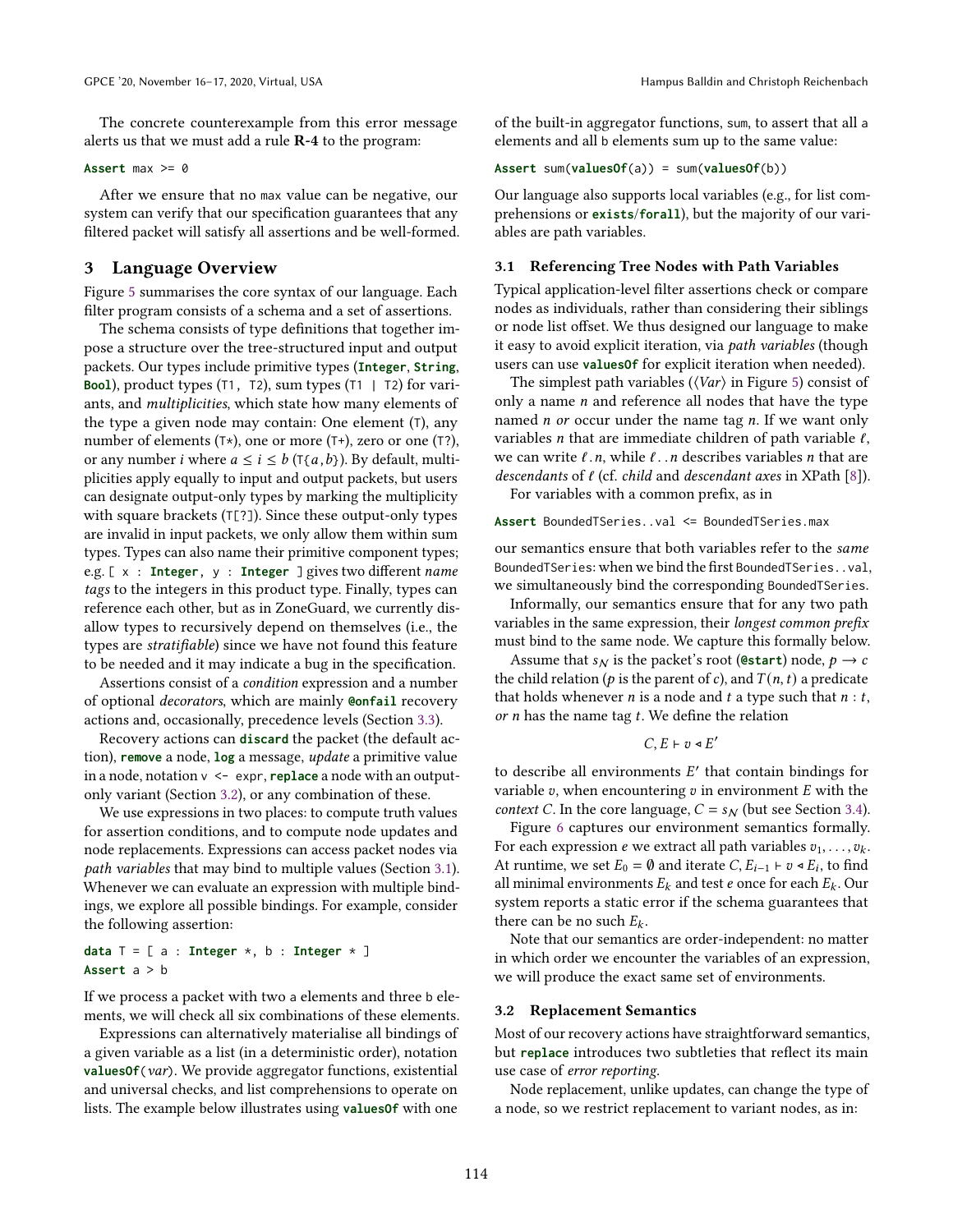<span id="page-4-0"></span>

|                                   |                                                        |                                                                                                                                                                                                                                                                                                                                                                                                                                                                                                                          | $\langle\text{A}{\mathit{ssertion}}\rangle \rightarrow \text{A}{\mathit{ssert}} \langle\text{Expr}\rangle$ where $\langle\text{Decorator}\rangle\ast$ ] |
|-----------------------------------|--------------------------------------------------------|--------------------------------------------------------------------------------------------------------------------------------------------------------------------------------------------------------------------------------------------------------------------------------------------------------------------------------------------------------------------------------------------------------------------------------------------------------------------------------------------------------------------------|---------------------------------------------------------------------------------------------------------------------------------------------------------|
|                                   |                                                        |                                                                                                                                                                                                                                                                                                                                                                                                                                                                                                                          |                                                                                                                                                         |
| $\langle \mathit{Schema} \rangle$ |                                                        |                                                                                                                                                                                                                                                                                                                                                                                                                                                                                                                          | <b>Confail =</b> $\langle Action \rangle$                                                                                                               |
|                                   |                                                        | $\langle Action \rangle$                                                                                                                                                                                                                                                                                                                                                                                                                                                                                                 | $\rightarrow$ discard                                                                                                                                   |
|                                   |                                                        |                                                                                                                                                                                                                                                                                                                                                                                                                                                                                                                          | remove ( $\langle Var \rangle$ )                                                                                                                        |
|                                   | $\langle Ty \rangle$                                   |                                                                                                                                                                                                                                                                                                                                                                                                                                                                                                                          | $log ($ $\langle Var \rangle$ $)$                                                                                                                       |
|                                   | $\langle TyBody\rangle$ (, $\langle TyBody\rangle$ )*  |                                                                                                                                                                                                                                                                                                                                                                                                                                                                                                                          | $\langle Var \rangle \leftarrow \langle Expr \rangle$                                                                                                   |
|                                   | $\langle TyBody \rangle$ ( $\langle TyBody \rangle$ )* |                                                                                                                                                                                                                                                                                                                                                                                                                                                                                                                          | replace ( $\langle Var \rangle$ , <i>id</i> , $\langle Expr \rangle$ )                                                                                  |
|                                   | $\langle TyBody\rangle$ ( <i>Multi</i> )               | $\langle Expert\rangle$                                                                                                                                                                                                                                                                                                                                                                                                                                                                                                  | $\rightarrow \langle Var \rangle$                                                                                                                       |
|                                   |                                                        |                                                                                                                                                                                                                                                                                                                                                                                                                                                                                                                          | valuesOf( $\langle Var \rangle$ )                                                                                                                       |
|                                   |                                                        |                                                                                                                                                                                                                                                                                                                                                                                                                                                                                                                          | $id (\langle Expr \rangle (, \langle Expr \rangle) + )$                                                                                                 |
|                                   |                                                        |                                                                                                                                                                                                                                                                                                                                                                                                                                                                                                                          | $id (\langle Expert\rangle, \langle Expert\rangle) + )$                                                                                                 |
|                                   |                                                        |                                                                                                                                                                                                                                                                                                                                                                                                                                                                                                                          | exists $(id, id) +$ $\leftarrow$ $\langle Expr \rangle$ : $\langle Expr \rangle$                                                                        |
|                                   |                                                        |                                                                                                                                                                                                                                                                                                                                                                                                                                                                                                                          | forall $(id, id) + \rightarrow \langle Expert \rangle : \langle Expert \rangle$                                                                         |
|                                   |                                                        |                                                                                                                                                                                                                                                                                                                                                                                                                                                                                                                          | $\lbrack \langle Expr \rangle \mid \langle ListComp \rangle (, \langle ListComp \rangle) * \rbrack$                                                     |
|                                   | $\langle Var \rangle$ . id                             |                                                                                                                                                                                                                                                                                                                                                                                                                                                                                                                          | []   int   string   True   False                                                                                                                        |
|                                   | $\langle Var \rangle$ . id                             |                                                                                                                                                                                                                                                                                                                                                                                                                                                                                                                          | $\langle ListComp \rangle \rightarrow id \leftarrow \langle Expr \rangle \mid \langle Expr \rangle$                                                     |
|                                   |                                                        | $\langle Program \rangle \rightarrow \langle Schema \rangle \langle Assertion \rangle *$<br>$\rightarrow$ [ Schema @start = id ] $\langle TyDef \rangle *$<br>$\langle TyDef \rangle \longrightarrow$ data id = [ $\langle TyBody \rangle$ ]<br>$\rightarrow$ id: $\langle Ty \rangle$<br>$\rightarrow$ id   $\langle PrimTy \rangle$<br>$\rightarrow$ Integer   String   Bool<br>$\rightarrow$ $\langle$ Quant $\rangle$   [ $\langle$ Quant $\rangle$ ]<br>$\rightarrow$ *   +   ?   { int , int }<br>$\rightarrow$ id | $\langle Decorator \rangle \rightarrow$ <b>@prec</b> = <i>int</i>                                                                                       |

Figure 5. Simplified syntax of our core filter language in EBNF.

$$
\frac{v \in \text{dom } E}{C, E \vdash v \triangleleft E} \quad (env)
$$

<span id="page-4-3"></span> $\frac{id \notin \text{dom } E}{C, E \vdash id \triangle \{E[i d \mapsto n] | C \rightarrow^* n \land T(n, id)\}}$  (context)

$$
\frac{v \cdot id \notin \text{dom } E \quad C, E \vdash v \triangleleft E'}{C, E \vdash v \cdot id \triangleleft \{E'[v \cdot id \mapsto n] | E'(v) \to n \land T(n, id)\} } \ (cld)
$$

 $v$ ..*id* ∉ dom  $E$   $C, E \vdash v \triangleleft E'$  $\overline{C, E \vdash v \ldots id \triangleleft \{ E'[v \ldots id \mapsto n] | E'(v) \rightarrow^+ n \wedge T(n, id) \}}$  (dsc)

Figure 6. Semantics of environment production for a single name, given an existing environment  $E$  and a context  $C$ .

**data** Packet =  $[D*]$ **data**  $D = [x : Integer | err : String [{1,1}] ]$ 

#### **Assert** D.x > 0 **where**

**@onfail** = **replace**(D.x, err, "Bad: " + toString(D.x))

Here we replace integer nodes that fail an assertion with error messages, in output-only string nodes of multiplicity 1. In practice, the same node may have multiple errors:

#### **Assert** D.x **elem** passlist **where @onfail** = **replace**(D.x, err, "Not in passlist")

For D.x that fail both assertions, our system collects both replacements, but only if we give err suitable multiplicity:

```
data D = [ x : Integer | err : String [{1,2}] ]
```
# <span id="page-4-1"></span>3.3 Stratification

Our declarative language design treats all assertions as independent of their order of appearance. However, sometimes we need explicit order dependence, as we have (so far) observed in one case, where assertion (a) removed list elements and assertion (b) removed empty lists. Here, we must apply assertion (a) exhaustively before testing assertion (b).

For these cases. we allow rules to supply the decorator **@prec** =  $n$ , where the number  $n$  is the desired precedence level (higher means later). The default stratum is 1, or −1 for rules that **discard** the packet. We use stratum separation extensively while checking filter correctness (Section [4.2\)](#page-5-0).

## <span id="page-4-2"></span>3.4 Language Extensions

Our language provides numerous convenience features beyond its core, such as a typical set of infix and prefix operators for arithmetic, comparison, and string operations. While it is easy to add new operations to the language runtime, implementers must take special care to encode the semantic properties of our operations so that our static checks can reason about them (Section [4.2\)](#page-5-0).

We summarise the most salient remaining features below.

Regular Expressions allow e.g. checking server names or file names. We not only include regular expressions in our system but also provide full support for reasoning about them in our correctness checker (Section [4.2\)](#page-5-0).

User-Defined Functions and Constants such as the **@def** allowedButtons in line 8 of Figure [2](#page-1-1) give names to common values and computation to increase readability and reuse, either globally or within one assertion. User-defined functions may call each other, but we reject (mutually) recursive function definitions to guarantee termination.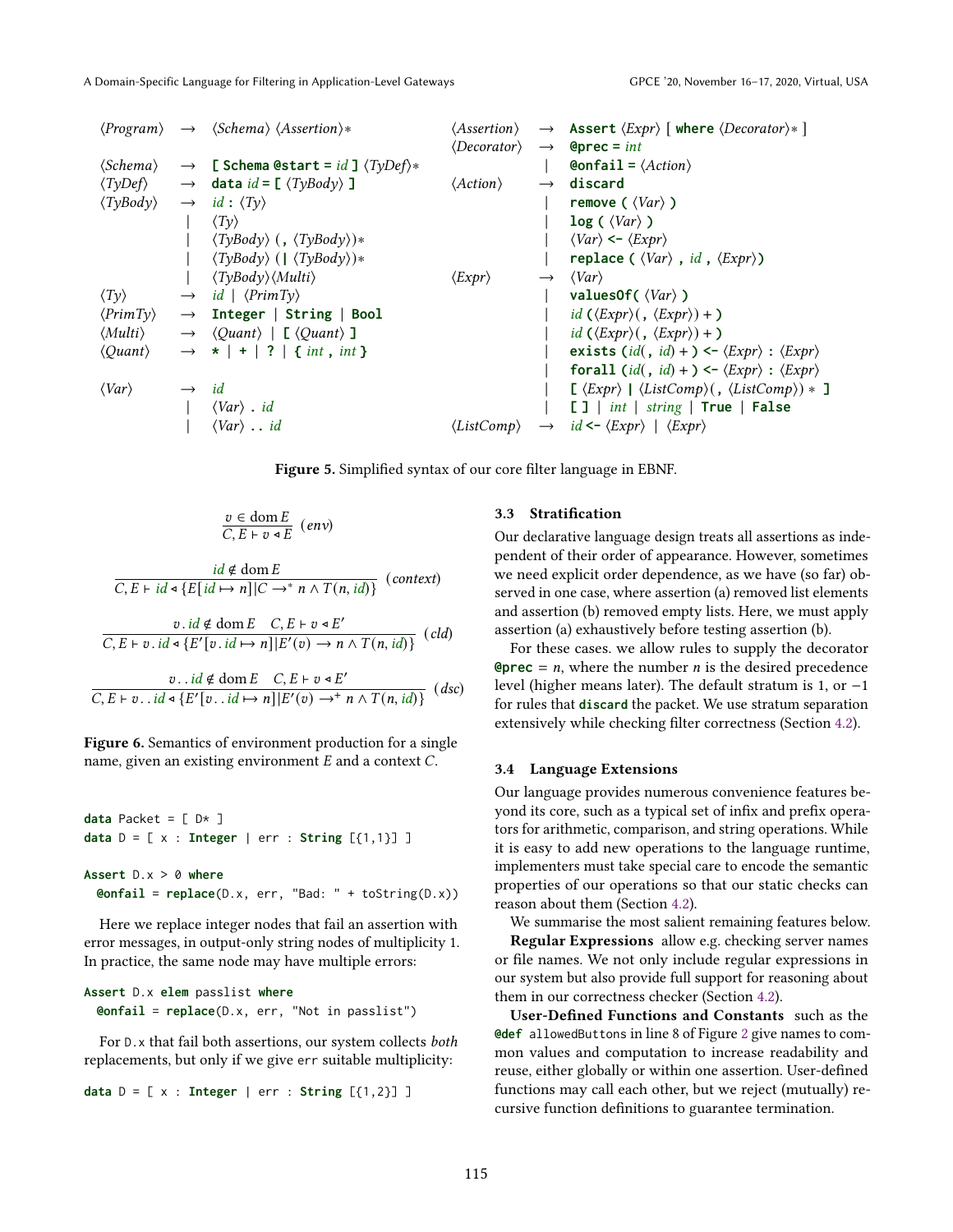Table 1. Pitfalls and how we prevent them

<span id="page-5-2"></span>

| Pitfall                     | Approach                           |
|-----------------------------|------------------------------------|
| <b>Impossible Assertion</b> | Satisfiability (Section 4.2.1)     |
| <b>Vacuous Assertion</b>    | Tautology (Section 4.2.1)          |
| Schema Invalidation         | Validity (Section 4.2.3)           |
| <b>Termination Bug</b>      | Totality (Section 4.2.4)           |
| <b>Runtime Fault</b>        | Totality (Section 4.2.4)           |
| <b>Ineffective Repair</b>   | Effectiveness (Section 4.2.5) and  |
|                             | Limited Confluence (Section 4.2.2) |
| <b>Subverted Repair</b>     | Global Stability (Section 4.2.6)   |

Configuration Files externalise parts of the filter settings via user-defined functions and constants. End-users can thus configure filters without editing their logic. Semantically, we treat configuration files as if they were inlined.

Advanced Type Support comes mainly in the form of constrained types, which are **Integer**, **String**, **Bool** types with value restrictions that we express in a boolean expression.

For example, we could have incorporated rule R-4 from Section [2.3](#page-2-3) into the definition of the field max by writing

Constrained(max : **Integer**, max >= 0)

When a constraint fails, we **discard** the packet, making the constraint checks part of stratum −1 (cf. Section [3.3\)](#page-4-1).

Path Variable Context Operators such as **@context** allow us to add context for path variables (Section [3.1\)](#page-3-0). This allows us to e.g. shorten rule R-2 from Section [2.2:](#page-2-4)

**Assert** val <= max **where @onfail** = val <- max **@context** = BoundedTSeries

#### 3.5 Additional Language Design Considerations

Our language design was driven partly by the existing Zone-Guard system (motivating our **@onfail** actions and our nonrecursive schemas), but especially by considering features for reducing the risk of program bugs (Section [4\)](#page-5-1).

Many other design decisions were driven by prototyping. For example, our initial design used rules of the form "if condition then action", until we noticed that we were mostly writing negative conditions ("if not desired-property"), which led us to our current syntax ("assert desired-property").

## <span id="page-5-1"></span>4 Verification and Correctness

Since network filters are security devices, their correctness is crucial. We have designed our language to facilitate a number of correctness checks that together avoid the known pitfalls that we list in the introduction. Table [1](#page-5-2) summarises the relationship between pitfalls and correctness checks.

Together, our checks give a strong correctness guarantee:

- Any well-formed packet that enters a filter will either be discarded or the filter will emit another well-formed packet (Section [4.2.3\)](#page-6-1)
- All filters terminate (Section [4.2.4\)](#page-6-2)

• Any packet emitted by the filter satisfies all of the assertions in the filter specification (Section [4.2.6\)](#page-7-0)

#### <span id="page-5-3"></span>4.1 Type Correctness

Our system uses monomorphic type inference to ensure type correctness in expressions. The type system provides three built-in types (**Integer**, **String**, **Bool**), parametric types for lists and tuples, and user-defined schema types (**data**).

The type system provides limited overloading for built-in operators, namely addition (overloaded for strings and integers) and the toString() function (supported on all types). It also supports sum types e.g., [ **Integer** | **String** ].

We check types throughout, including in update and **replace** actions, which must preserve the well-typedness of the packet. The type checker delegates multiplicities to a separate multiplicity checker (Section [4.2.3\)](#page-6-1).

## <span id="page-5-0"></span>4.2 Satisfiability Checks

Our correctness checks can depend on the satisfiability of arbitrary arithmetic expressions over unknown inputs. Since this means that these properties are undecidable [\[14\]](#page-12-3), we apply a semi-decision procedure in the form of the off-theshelf SMT solver Z3 [\[9\]](#page-12-4): whenever Z3 cannot confirm a safety property, we treat this result as a static error.

Much of our encoding to Z3 is straightforward. We map most operators to corresponding Z3 functions (integer addition in both formalisms corresponds to "unbounded" integers rather than machine integers), string operations and regular expressions to the corresponding Z3 operations [\[27\]](#page-12-5), and other built-in functions such as the string uppercase conversion function toUpper to uninterpreted function symbols for which we provide additional axioms (e.g., that toUpper returns no lower-case characters).

We use assertion stratification to promote assertion conditions to lemmas, and exploit schema information to provide additional constraints to Z3 beyond type information, primarily through *multiplicity analysis* and *alias analysis*.

Assertion stratification describes the order in which we check assertions. Due to stability (Section [4.2.6\)](#page-7-0), each stratum guarantees that all its assertions hold before we evaluate the next stratum. Assertion conditions from earlier strata thus become axioms when checking later strata. For example, in Section [2.3](#page-2-3) we proved rule R-3 (stratum 1) correct with the help of rule R-4. Rule R-4 discards packet that fail its condition, so it is in stratum −1 (Section [3.3\)](#page-4-1) and we can use its condition as an axiom for checking properties of R-3.

Multiplicity analysis determines the multiplicity of an expression by examining how many distinct bindings the schema permits. For example, in Figure [3,](#page-2-0) sensor has multiplicity  $\{1, 1\}$ , i.e., must occur precisely once, while max has multiplicity  $\{0, \infty\}$ , i.e., might occur any number of times in a packet, since its parent node, BoundedTSeries. also has multiplicity  $\{0, \infty\}$ . We also use this knowledge to bound the size of lists for SMT checks involving **valuesOf**.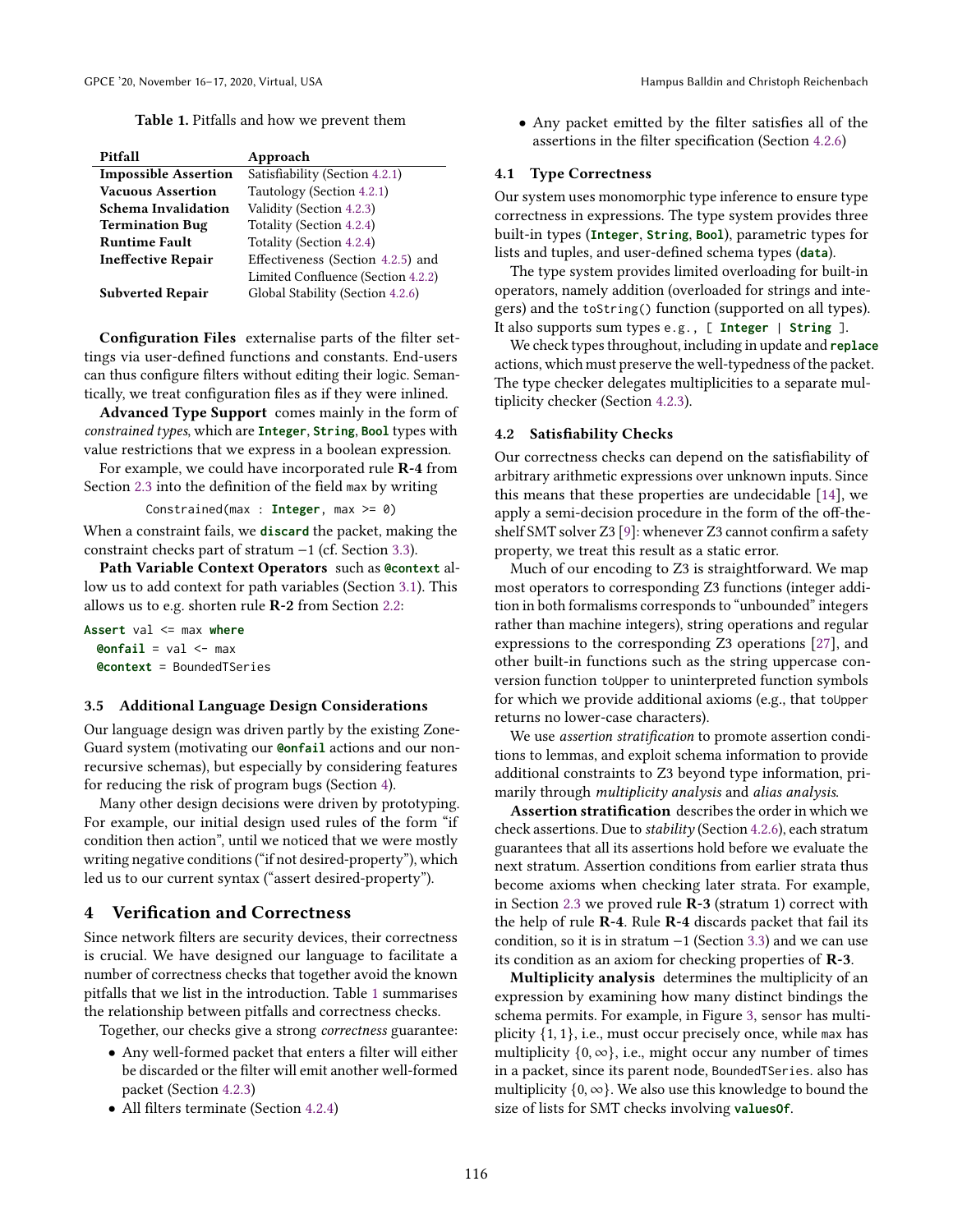Alias analysis checks if two path variables must reference the same node, i.e., if, for any binding of their longest common prefix (Section [3.1\)](#page-3-0), the schema constrains the variables to bind to the same node. If two variables are aliases, we unify their names in our SMT checks.

<span id="page-6-0"></span>4.2.1 Assertion Satisfiability and Tautology. For an example of alias analysis, consider the following filter:

```
data A = [B \times ]data B = [C]data C = [ d : Integer ]
```
#### **Assert** B..d > B.C.d

Due to the common prefix rule, B. .d and B.C.d will always refer to the same d, making this assertion unsatisfiable (since **data**  $B = [C]$  and not **data**  $B = [C \star ]$ .

Our system can detect such unsatisfiable assertions by iterating over all assertions and asking Z3 whether their conditions are satisfiable. Here, alias analysis tells us to unify B. d and B.C.d, so we ask Z3 (essentially) whether  $x > x$ . We then report Z3's failure result (UNSAT) result as an error.

Analogously, we check for and report assertion conditions that are tautologies, i.e., always true.

The above checks can find suspicious rules but are not essential to correctness, so we allow users to override them

<span id="page-6-4"></span>4.2.2 Limited Confluence. Limited confluence guarantees that multiple **@onfail** actions in one stratum — due to one rule or multiple rules — yield a predictable result.

For example, consider an assertion with two **@onfail** actions  $v \leq 1$  and  $v \leq 0$ . These actions are contradictory.

To ensure confluence, we search each stratum for pairs of recovery actions (within the same assertion or in separate assertions) that can modify the same variable, such as

Assert  $P_1$  where  $\text{Confail} = x \leftarrow A_1$ Assert  $P_2$  where  $\text{Confail} = x \leftarrow A_2$ 

and ask Z3 for each pair to confirm that

$$
\neg P_1 \land \neg P_2 \implies (A_1 = A_2)
$$

If Z3 times out or finds a counterexample, we report an error.

We prioritise the recovery actions (from highest to lowest) as follows: **discard**, **remove**, **replace**, and update. Higherprecedence actions override lower-precedence actions; e.g., **replace** actions overwrite update actions. We ignore **log** actions, treat **discard** and **remove** as idempotent, and use checks like the above to ensure confluence of updates. For all actions other than **replace**, our semantics guarantee confluence.

When we detect two conflicting **replace** actions (Section [3.2\)](#page-3-1), we allow them if the replacements are on the same node and name tag. Our semantics here are to incorporate all replacements into that list in an undefined order, meaning that we do not guarantee confluence in this case.

<span id="page-6-1"></span>4.2.3 Validity. We ensure statically that the output packet is well-formed according to the schema. This allows us to eliminate the *Validator-Out* phase from Figure [1](#page-1-0) in Figure [7.](#page-7-1)

Validity checking has three parts: type checking (Section [4.1\)](#page-5-3), multiplicity checking, and type constraint checking.

Multiplicity checking relies heavily on our multiplicity analysis (Section [4.2\)](#page-5-0) and checks that no transformation (**remove** / **replace** action) can violate multiplicity constraints.

For **remove**, we ensure that the action cannot reduce the number of nodes in a node list below its minimum multiplicity by requiring the minimum multiplicity to be zero.

For **replace** actions, we compute the minimum and maximum number of possible replacements (Section [3.2\)](#page-3-1) and compare against the declared multiplicity.

Finally, type constraint checking ensures that **replace** and update actions on a node of a Constrained type (Section [3.4\)](#page-4-2) substitute only values that pass the requirements imposed by the type constraint, which we verify with a query to Z3.

<span id="page-6-2"></span>4.2.4 Totality. We ensure that filters are total, i.e., evaluation cannot crash or hang for any well-formed input packet. This guarantee hinges on the following properties:

- Language lacks recursion: Our language does not allow (indirect) recursion or equivalent language features.
- Finite input: All input packets are of finite size.
- All transformations are finite: We only transform packets during **@onfail** actions. Due to limited confluence, each stratum updates an individual node at most once, with the exception of **replace** actions. These may multiply the number of nodes by  $O(*assertions\times* 6$  bindings). Nodes created via **replace** can only be bound to path variables in later strata.
- All operations are effectively total and return finite results: All built-in operations return primitive values (**Integer**, **String**, **Bool**) and are total, with two exceptions: division and modulo. We check all right-hand sides of these operations with Z3 to ensure that they are always nonzero, i.e., our language will reject the expression a / b unless Z3 can prove that b is nonzero.

Given finite input, we see for each stratum that each variable in the stratum can bind to only a finite number of nodes. With a finite number of possible bindings, we evaluate a finite number of expressions in assertion conditions. Since all operations are effectively total and return finite results, and since our language lacks recursion, all of these evaluations terminate. Since all transformations are finite, each stratum will produce a finite number of nodes, from which we conclude termination for filters of finite size.

<span id="page-6-3"></span>4.2.5 Effectiveness. Effectiveness ensures that whenever we cannot satisfy the condition of an assertion, the **@onfail** action of that assertion will either discard the packet or repair it so that the same condition now holds.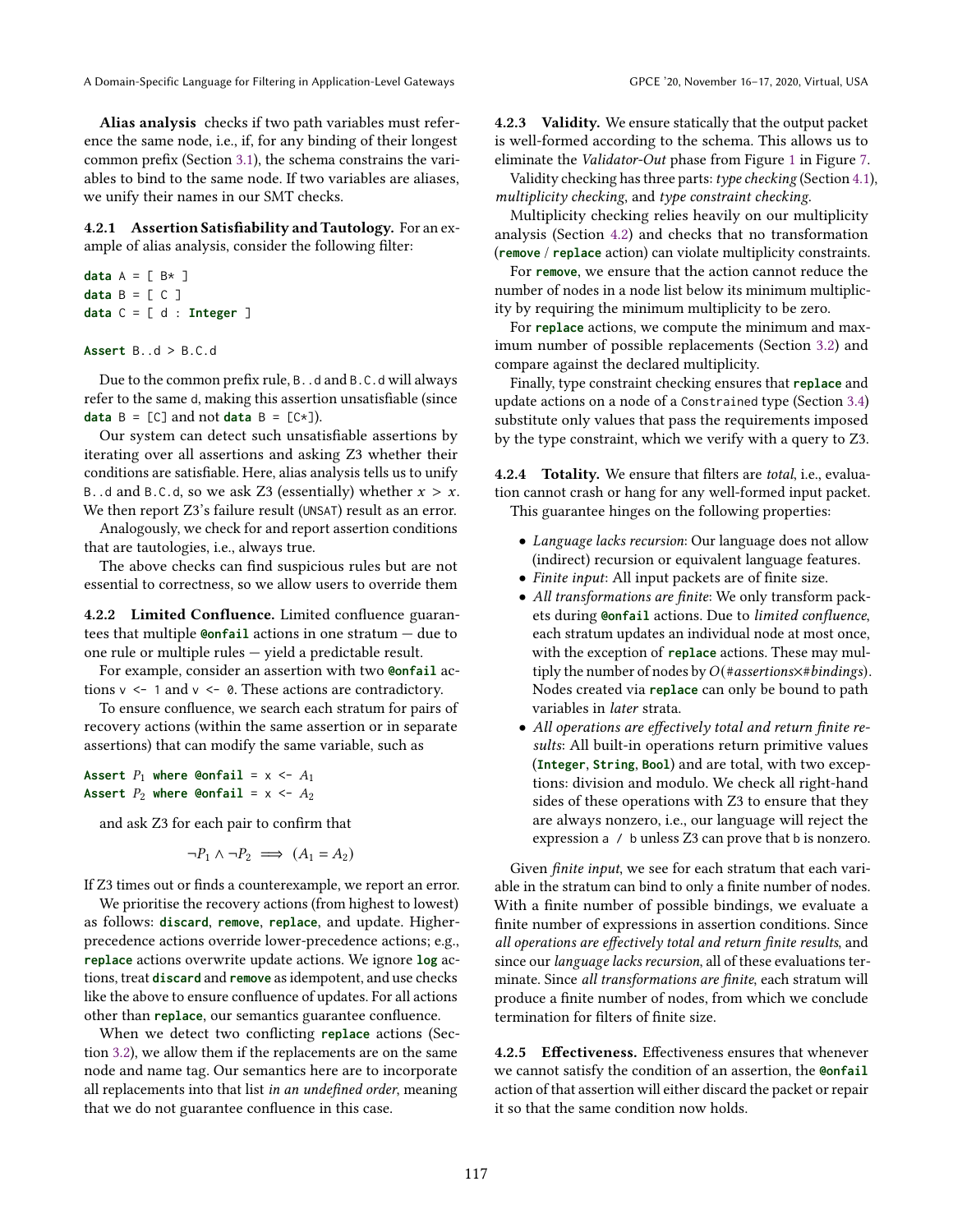To check for effectiveness for actions other than **discard**, we again defer to Z3. For an assertion with condition  $P(x)$ and **@onfail** action  $x \leq A(x)$ , we emit the proof obligation

$$
\neg P(x) \implies P(A(x))
$$

In practice,  $x$  may denote multiple variables. This obligation ensures that the repair is immediate, so we will e.g. reject an attempt to repair  $x > 0$  via  $x < -x + 1$ . We handle **replace** by disallowing **replace** actions from producing nodes that are matched in the same stratum. For **remove**, effectiveness is straightforward: all path variables in an action must also be bound in the assertion condition, so **remove** trivially eliminates condition failures.

<span id="page-7-0"></span>4.2.6 Local and Global Stability. Global stability ensures that whenever the filter does not discard the packet, the output packet satisfies the conditions imposed by all assertions. We derive it from three properties: effectiveness (Section [4.2.5\)](#page-6-3), local stability, and stability preservation.

Local stability extends the effectiveness guarantee to the entire stratum: each stratum either discards the packet or ensures that it satisfies all assertion conditions in the stratum. We ensure local stability by finding all rules  $R_2$  that may update a node or a descendant of a node that is referenced in a rule  $R_1$ . Here,  $R_1$  and  $R_2$  may be the same rule, with different path variable bindings. For each such case, we extract the conditions  $P_1$  and  $P_2$  of  $R_1$  and  $R_2$ , respectively, along with the **@onfail** action  $A_2$  of  $R_2$ , and query Z3 to confirm the stability condition that applying  $A_2$  will not invalidate  $P_1$ :

$$
P_1(x') \land \neg P_2(x) \implies P_1(A_2(x))
$$

where  $x$  are the affected variables. Specifically, we handle three cases: (i) Limited confluence (Section [4.2.2\)](#page-6-4), which ensures this property for all updates to the same node except via **replace**, (ii) **replace**, which we prohibit from introducing new nodes that can be bound in the same stratum, (iii) **remove** / **replace** / update actions  $A_2(x)$  on node x that can affect  $P_1(x')$  if x' contains x or a descendant of x, where we assert the above stability condition. Our system extends this last case to path variables in **valuesOf** expressions, whose stability can depend on both ancestor and descendant nodes.

Stability preservation guarantees that if a packet satisfies all conditions of all assertions in a stratum, then no **@onfail** action in a later stratum may invalidate these conditions. Stability preservation is analogous to local stability, except that (i) we check preservation for a stratum by checking preservation of assertion conditions from all previous strata, and (ii) we emit assertion conditions from previous strata as premises, allowing proofs in later strata to exploit properties guaranteed in earlier strata. Global stability follows by induction from local stability and stability preservation.

#### <span id="page-7-5"></span>4.3 Example Generation

While we can verify many useful properties of our filters, we cannot automatically validate that they capture the user's

<span id="page-7-1"></span>

Figure 7. Overview over our system. After type checking and verifying filters, we can run the example generator or run the validator and interpreter (for packet filtering).

intent, i.e., that a filter removes and retains exactly what the user wants the filter to remove and retain.

We help users validate their filters by providing an example generator that synthesises random packets that satisfy the schema. This process is straightforward except for constrained types, for which we defer to Z3 to search for variable bindings that satisfy the constraints. Since we cannot control the randomness in Z3's search for variable bindings, we instead ask Z3 to generate multiple bindings and sample from them. Since Z3 is incomplete, we we cannot guarantee that we can produce an example, but we have not observed this to be a limitation in practice.

# 5 Implementation

Figure [7](#page-7-1) summarises our system. We implemented our pro-totype in Haskell [\[16\]](#page-12-6), using  $\mathrm{Alex}^4\mathrm{/Happy}^5$  $\mathrm{Alex}^4\mathrm{/Happy}^5$  $\mathrm{Alex}^4\mathrm{/Happy}^5$  $\mathrm{Alex}^4\mathrm{/Happy}^5$  for the frontend.

We translate the input program into an AST, desugar it (e.g., inlining user-defined functions and translating constraint types into assertions), and decorate it with types and expanded variable names (Section [3.1\)](#page-3-0). We then run our SMTbased correctness checks (Section [4.2\)](#page-5-0) on Z3, via the SBV library<sup>[6](#page-7-4)</sup>. Due to limitations in SBV, we preprocess queries that involve explicit existential or universal quantification to translate them into Prenex Normal Form (specifically queries that use our explicit **forall** and **exists** subexpressions).

Our implementation interprets filter programs and communicates with packet (un)parsers through a general-purpose tree representation. We expect that implementing a future backend for compilation, targeting Rust [\[18\]](#page-12-7) or C, will be substantially simpler for our system than for the existing Zone-Guard system, which has access to unconstrained Python.

<span id="page-7-2"></span> $^4$ <https://www.haskell.org/alex/>, accessed 2020-07-24

<span id="page-7-3"></span><sup>5</sup>[https://www.haskell.org/happy]( https://www.haskell.org/happy), accessed 2020-07-24

<span id="page-7-4"></span><sup>6</sup><https://hackage.haskell.org/package/sbv>, accessed 2020-07-19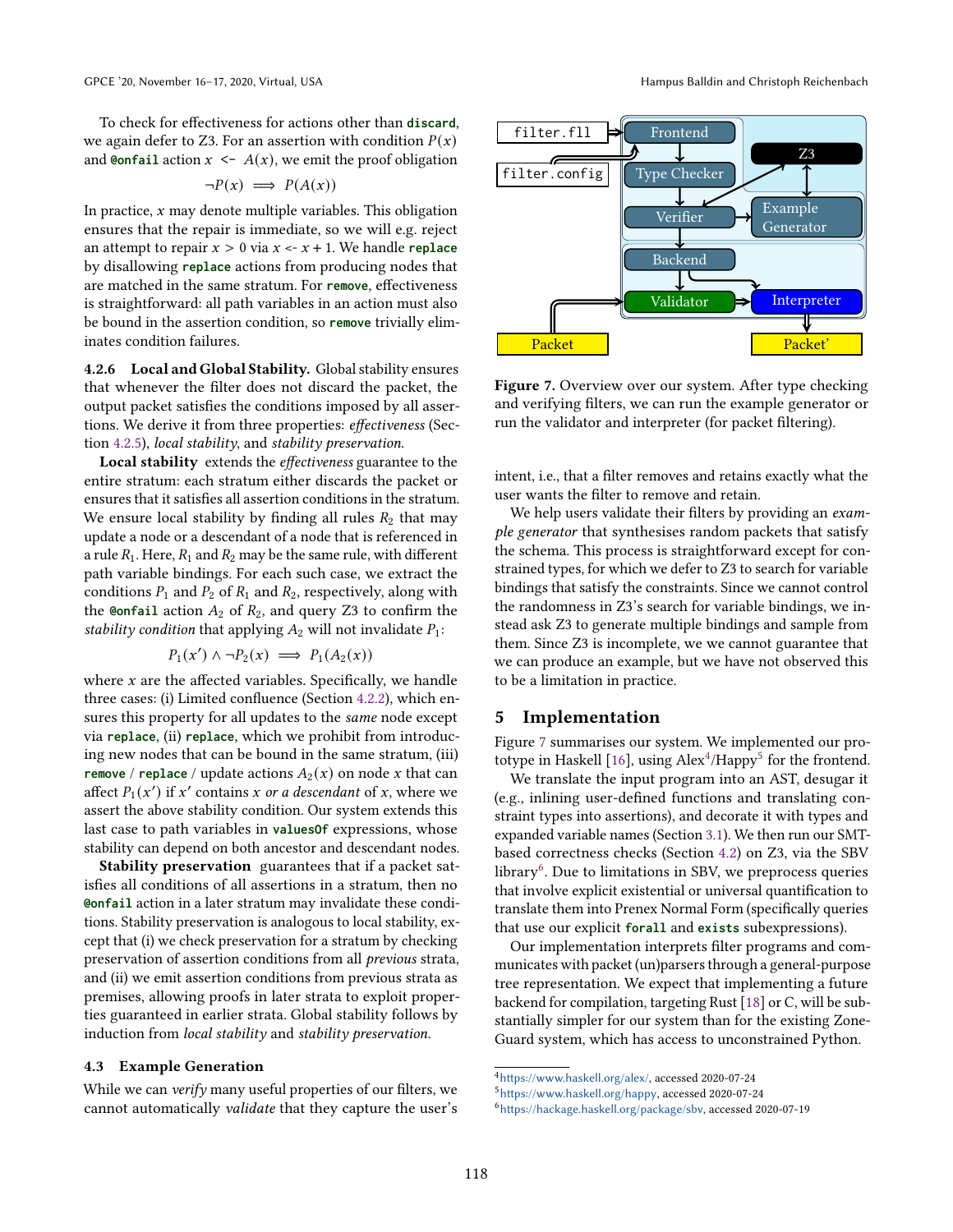A Domain-Specific Language for Filtering in Application-Level Gateways GPCE '20, November 16–17, 2020, Virtual, USA

# 6 Evaluation

We have evaluated our language by comparing it to the current state-of-the-practice technique used at Advenica AB, which implements filters in the embedded system Zone-Guard. The system's Python-based filters provide none of the static guarantees that our system offers (Section [4\)](#page-5-1) and rely on testing and logging to detect bugs. We compare the two languages for compactness (Section [6.1\)](#page-8-0) and report on the language's suitability for filtering by conducting a case study with a filter engineer familiar with ZoneGuard (Section [6.2\)](#page-8-1).

# <span id="page-8-0"></span>6.1 Filters

To explore the suitability of our DSL for different filtering tasks, we translated four of the 15 existing ZoneGuard filters (three production filters, for Syslog [\[11\]](#page-12-8), FTP, and RDP, one full-featured prototype for SQL) and an RDP filter variant (Section [1\)](#page-0-1) into our language. Each filter addressed threats related to information leakage, the SQL filter also addressed tampering threats. Table [2](#page-9-0) summarises our results.

Here, the Schema size describes the information responsible for the Validator processes in Figure [1](#page-1-0) (and written in a separate specification language, for ZoneGuard), while the Filter size corresponds to the Filter process in Figure [1.](#page-1-0)

We found that our filter specifications are roughly 2-3× smaller than the existing ZoneGuard specifications. The difference is less extreme for schema specifications. Our Syslog schema even exceeds the original schema in size: ZoneGuard schemas have syntactic support for subrange types (integers with upper/lower bounds), which we encoded in our more general (and more verbose) constrained types. ZoneGuard does not support general constrained types.

We also found that for all of the existing filters, we could summarise the existing Python code using only three **Assert** declarations, with the exception of the SQL filter, which required 14 **Assert**ions. This filter processes SQL statements and offers a high degree of configurability. Only one filter (Syslog) used explicit stratification, for a single rule.

Overall, our language mapped closely to the needs of the existing filters and allowed us to re-implement them much more concisely. We did not observe any practical problems due to the restrictions that we impose on expressivity.

When compiling, we spend most of our time in Z3 (Table [2\)](#page-9-0). On an Intel i7-7700 CPU with 16 GiB RAM on Ubuntu 18.04 with Z3 4.8.5 (64 bit) we measured a maximum of 1.01s, checking the FTP filter. No individual check took more than 75 ms. On an Intel i5-8250U laptop (8 GiB RAM) we observed similar results (3% to 20% slower). We conclude that the turnaround time for our checks is suitable for practical use.

# <span id="page-8-1"></span>6.2 Case Study

To explore the utility of our language, we conducted a case study with a software engineer who was closely familiar with the Python-based ZoneGuard filters. The objective of our study was to explore the suitability of our language for the filtering task, and its strengths and weaknesses as a notational mechanism, with focus on the following questions:

- RO 1: How does the new filter language's writability compare to the existing system?
- RQ 2: How does the new filter language help write less error-prone code than the existing system?
- RQ 3: Is the filter language suitable as a *replacement* for the ZoneGuard Python system?

To develop and run our case study, we followed best practices as described by Runeson and Höst [\[21\]](#page-12-9).

6.2.1 Test Subject. The test subject for our case study was a software engineer at Advenica AB who was part of the design and development team behind ZoneGuard, and has substantial experience implementing filters and schemas for it. The subject was also the first author's industrial M.Sc. co-supervisor. This M.Sc work developed an earlier version of our system. The subject's involvement in this thesis work and the development of the filter language was confined to requesting a small number of features (most notably regular expression matching) and to providing feedback on the thesis document, approximately one year prior to the study.

6.2.2 Study. We first confirmed the modalities of the study with the test subject. We then began the study with the first author (the implementer of our system) giving a one-hour tutorial of the language and its semantics.

We then asked the test subject to implement a filter for the Syslog protocol [\[11\]](#page-12-8) in our new filter language. The test subject had previously implemented the same protocol for ZoneGuard. While implementing this filter, the test subject had access to the first author and could ask questions if needed. The first author kept a log of all interactions. The first author had previously implemented the Syslog protocol in our language himself, without making any changes to the language. We selected Syslog because we expected it to be of average complexity, compared to other candidate protocols.

Afterwards, the second author asked the test subject to fill out the "Cognitive Dimensions of Notation questionnaire" [\[6\]](#page-12-10) which asks a number of questions related to the different "Cognitive Dimensions of Notation" [\[5\]](#page-12-11). We replaced section headings for questions on the different cognitive dimensions by letters and asked the subject to not use internet search while filling out the questionnaire, to reduce bias.

The second author reviewed the replies, and conducted a follow-on online interview about unclear points in the questionnaire and a number of questions aimed at RQ 3, on the same day. The second author then summarised the key points from the replies and sent them to the test subject for review before sharing them with the first author.

6.2.3 Observations. The test subject completed the task in 52 minutes, of which they spent 15 minutes (29%) bugfixing. The subject spent the last of these minutes generating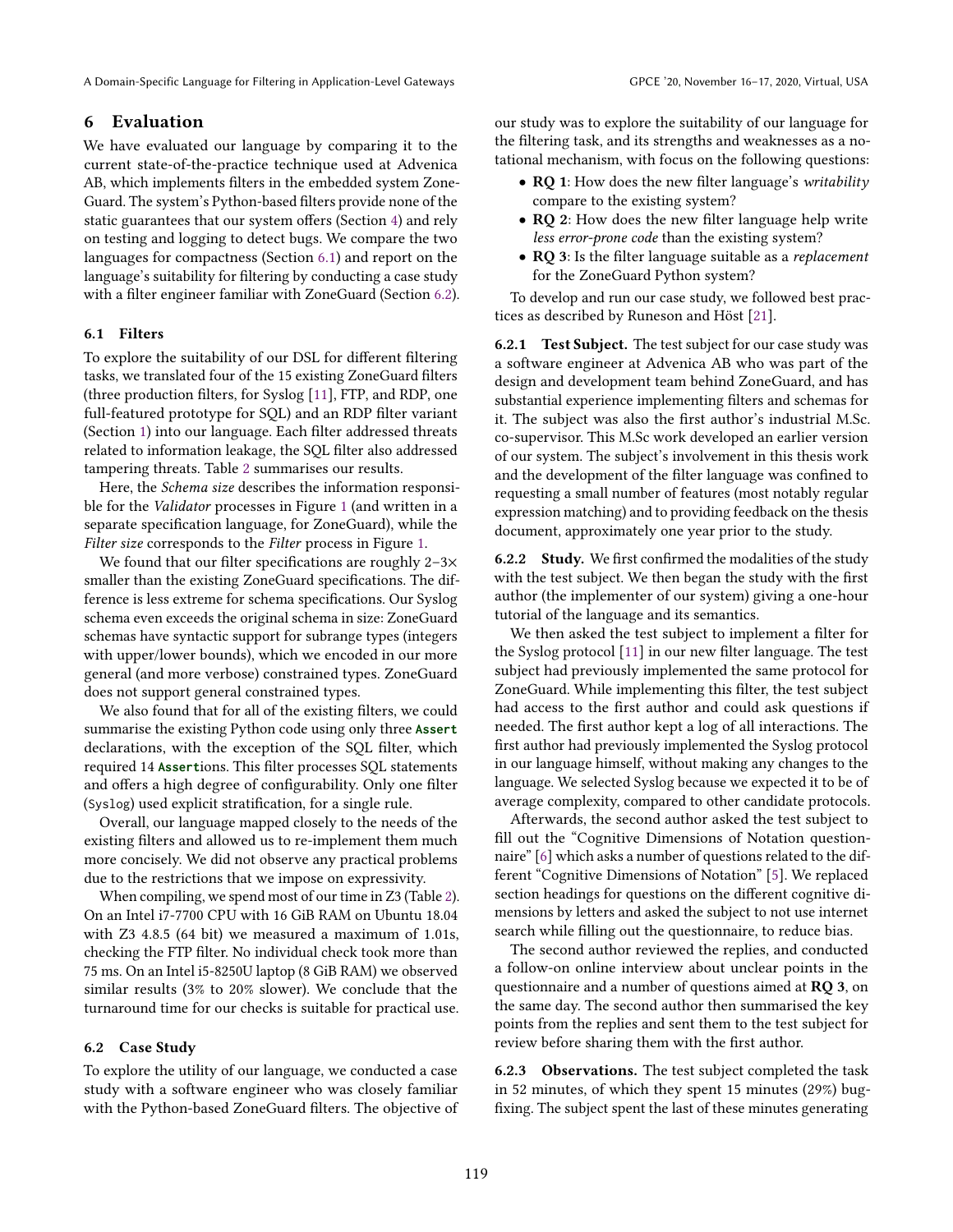<span id="page-9-0"></span>Table 2. Summary of our filters: lines of code and number of tokens in the filter specifications of our tool vs. the corresponding ZoneGuard filters, plus Z3 verification effort for our tool. We list the lines of code for the schemas separately from the filters. We report LoC via sloccount for ZoneGuard (excluding imports), and by counting non-blank non-comment lines for our tool. For token counts, we used the Python3 tokeniser, discarding comment tokens. We used the same tokeniser for our language, but also discarded indent, dedent, and newline tokens. For Z3 verification, we list the number of invocations of Z3 for our optional rules (Section [4.2.1\)](#page-6-0) and mandatory rules (all other rules) separately. All times in milliseconds, averaged over 100 runs.

| <b>Schema Size</b>  |                  |     |                 |     | <b>Filter Size</b> |      |                 |     | <b>Z3 Oueries</b> |      |          |          | Compile |
|---------------------|------------------|-----|-----------------|-----|--------------------|------|-----------------|-----|-------------------|------|----------|----------|---------|
|                     | <b>ZoneGuard</b> |     | <b>Our Tool</b> |     | ZoneGuard          |      | <b>Our Tool</b> |     | <b>Mandatory</b>  |      | Optional |          | Time    |
| <b>Filters</b>      | LoC              | Tok | LoC             | Tok | LoC                | Tok  | LoC             | Tok | #                 | Time | #        | Time     | (other) |
| <b>RDP</b>          | 13               | 83  |                 | 53  | 38                 | 208  | 9               | 77  | $\theta$          |      | $\theta$ | $\Omega$ | 44      |
| RDP (Section 1)     | 9                | 59  | 3               | 34  | 31                 | 249  | 12              | 115 | 10                | 127  | 6        | 68       | 46      |
| Syslog              | 17               | 172 | 11              | 198 | 45                 | 384  | 12              | 117 | 0                 |      | 22       | 287      | 47      |
| Syslog (case study) | 17               | 172 | 13              | 210 | 45                 | 384  | 11              | 108 | $\Omega$          |      | 22       | 260      | 47      |
| <b>FTP</b>          | 18               | 189 | 17              | 153 | 81                 | 593  | 32              | 312 | $\Omega$          | 0    | 34       | 1012     | 62      |
| SQL (prototype)     | 45               | 446 | 19              | 227 | 258                | 1854 | 80              | 825 | 20                | 621  | 28       | 444      | 180     |

four synthetic examples with our example generator (Section [4.3\)](#page-7-5), of which one was a duplicate.

The subject worked on the specification offline (without running our tool) for 37 minutes, submitting a specification that was complete except for the following bugs that we extracted from the compiler logs:

- Missing type annotations: The code used eight constrained type declarations but initially omitted the specification of the underlying primitive type. The test subject added all annotations in less than one minute.
- The test subject initially used **@onfail** handlers without following them by  $\leq$  signs but fixed this issue after feedback from the language frontend.
- The test subject implemented a type that they had referenced but not included in the filter specification after feedback from the language frontend.
- The test subject encountered and fixed a bug in string concatenation during logging. The fix required him to explicitly convert an integer to a string.
- The test subject encountered two more complex bugs that we analysed in more detail (Sections [6.2.4](#page-9-1) and [6.2.5\)](#page-9-2).

Except for the two more complex bugs, the test subject solved all bugs in less than two minutes.

<span id="page-9-1"></span>6.2.4 Access Path Bug. The test subject encountered an error message stating that the variable Syslogs..Hostname was undefined (without giving a line number). This access path does not literally occur in the program; our compiler generated it implicitly from the variable 'Hostname' in the test subject's code, since the root node has node type Syslogs.

The test subject spent approximately four minutes editing an occurrence of the name Syslog..Hostname (note the singular Syslog, a different node type) in a nearby line before asking the first author for help. The first author clarified that the compiler prepends the root node type internally (a leaked implementation detail during context handling).

The subject spent 4–5 minutes to resolve this bug, and less than half a minute to resolve a second, analogous bug.

<span id="page-9-2"></span>6.2.5 Unstable Assertions Bug. The system reported the final bug in the user study as UnstableAssertions, i.e., lacking stability (Section  $4.2.6$ )<sup>[7](#page-9-3)</sup>:

```
After evaluating the @onfail action of {assertion2},
    a previously satisfied precondition of
    {assertion1} may evaluate to False, in {model}
where
```

```
{assertion2} = Assert@Line=18
```

```
{assertion1} = Assert@Line=28
```
{model} = Syslogs..Syslog..Hostname%2 -> "\NUL"

Here, {assertion2} referenced an assertion that would remove an entry from the system log under certain conditions, while {assertion1} ensured that the filter would not propagate empty system logs. The four variable bindings reported in {model} were unrelated to the conflict.

The test subject reported initially experiencing confusion for why the two assertions would be incompatible, until it became clear to him that the two conditions could not be true at the same time. They remembered a related example from the tutorial that introduced ordering via @prec and addressed the bug using the same technique.

The test subject resolved this bug in less than 3.5 minutes and reported it as easier to resolve than the Access Path bug.

6.2.6 Interactions. In total, the test subject asked the first author for help four times during the study:

- 1. To clarify the availability of empty strings (omitted from the grammar by accident). The test subject's code ultimately did not utilise empty strings.
- 2. At what time schema constraints apply, which the first author clarified (both for input and for output).

<span id="page-9-3"></span> $7$ {model} shortened from 4 to 1 variable assignments for space.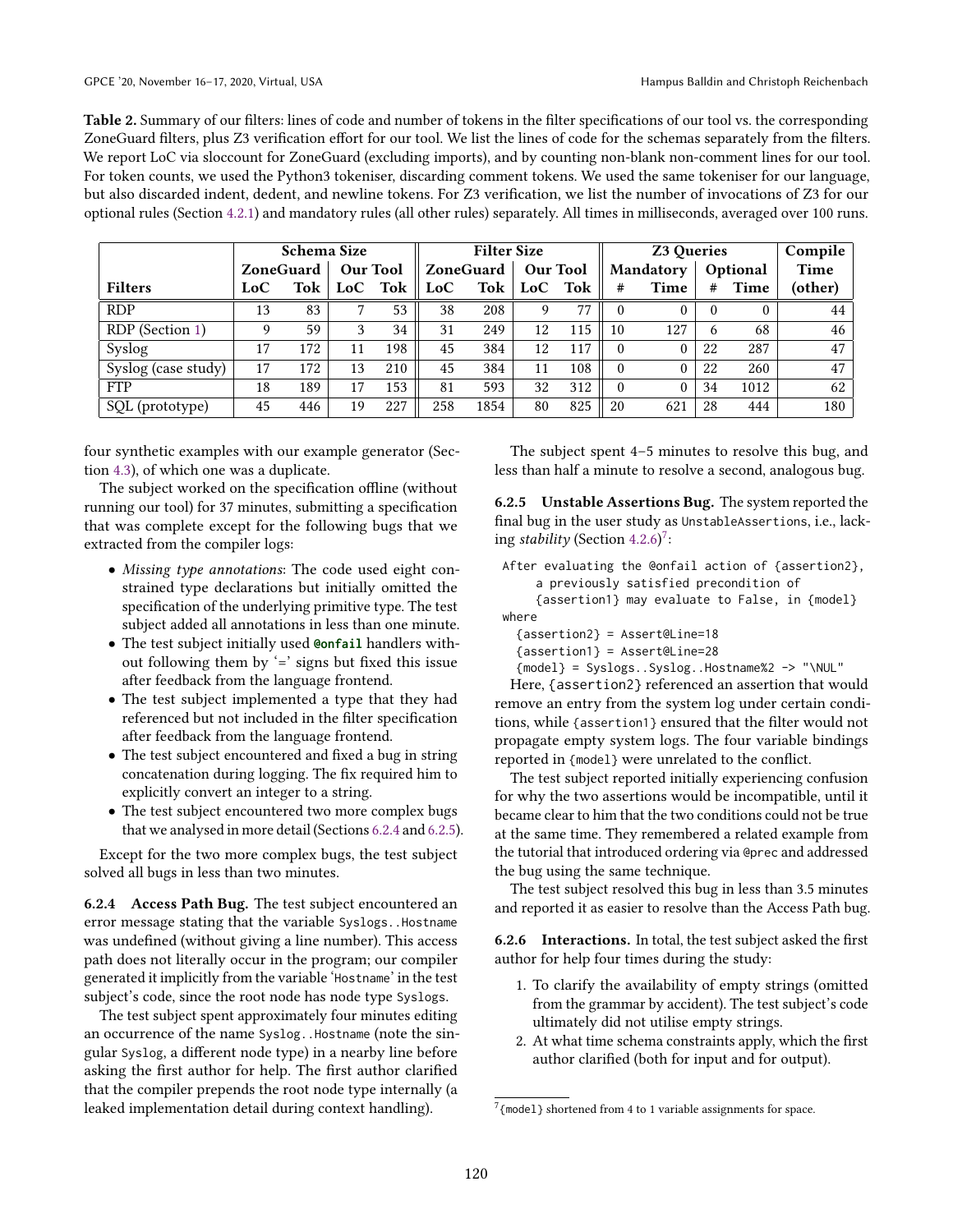- 3. Regarding whether schema nodes had to follow the exact naming scheme as outlined in the task description (not necessary for the study).
- 4. Regarding the Access Path bug (Section [6.2.4\)](#page-9-1).

6.2.7 Implementation Outcome. Upon manual inspection, we found the implementation to meet the specification in all points but one: the specification had asked for a certain type of strings to have a length of "more than one", the implementation allowed strings to have a length of "at least one". This was in fact the intended behaviour as exhibited by the existing Syslog filter and a bug in our specification.

6.2.8 Insights from the Questionnaire and Interviews. This was the test subject's first interaction with our system. They estimated that they spent 50% of his time reading documentation, 30% translating the specification into the notation of our DSL, and 20% of his time bug-fixing (our measurements put this number at 29%).

The subject reported answers on most of the questions related to the Cognitive Dimensions of Notation [\[6\]](#page-12-10).

Visibility and Juxtaposibility: The subject found the notation well-suited to finding and to comparing information, with two exceptions: they found that working with the implicit and explicit context of assertions could be "nontrivial to figure out for reviewers".

**Viscosity:** The subject reported that changes were easy to make, but noted (also regarding Consistency) that changing from type constraints to stand-alone assertions required substantial typing, and that such changes were necessary to produce custom-tailored log messages.

Hard Mental Operations , Error Proneness, and support for Role Expressiveness: The subject listed as challenges the syntactic dissimilarity between our language and mainstream programming languages, as well as the interactions with explicit and implicit scoping, noting that these interactions might lead to misunderstandings when reading code. Moreover, they noted that multiplicities for variable bindings could be challenging for "newcomers".They otherwise found the syntax to have an "overall good structure".

Closeness of Mapping: The subject reported that the declarative nature of the DSL made it a close match to the reasoning that filter developers use, but observed that the syntax might offer readability challenge to "newcomers".

Hidden Dependencies: The subject expressed concern about the implicit reference to the root node (the context in Section [3.1\)](#page-3-0), which they argued might lead to name capture during refactoring (due to **@context** decorators).

Progressive Evaluation and Premature Commitment: The subject noted that the system can only be tested once the schema structure is specified, but found that it was possible to incrementally add assertions afterwards while generating synthetic permissible packets to aid in identifying the need for additional assertions. They expressed the opinion that

early commitment to a schema structure was inherent in the intended use of the system.

Provisionality: They argued that the language was not very supportive of experimentation, due to its strict syntax, apart from omitting assertions.

Overall, they found the system to have a "well-built foundation" with "some rough edges". They expected the system to provide superior correctness guarantees and potentially higher performance than the existing ZoneGuard system if expanded with a C or Rust backend, but noted that the code base was likely bigger than that of the existing system and thus likely to require more maintenance and quality assurance effort. They proposed using the new system concurrently with the existing Python system, with the latter handling legacy specifications and use cases with unforeseen feature requirements, but noted potential bias due his authorship of the previous system.

Finally, they proposed a new feature for logging unmodified packets.

6.2.9 Case Study Conclusions. The case study helped highlight strengths and weaknesses of our language, as well as avenues for future work. Some of the latter are technical (improving error reporting, adding logging support, custom error messages for constrained types), though we also see a need for further studies on the readability of path variables, especially with user-defined contexts (**@context**).

RQ 1: Is code written in the new filter language easier to write? Our declarative approach differs substantially from the dominant imperative programming paradigm. The test subject mentioned this difference as a potential concern, especially to "newcomers", but expressed satisfaction with the language's syntax and closeness of mapping to the domain concepts. Since the user was able to construct a correct filter in our language in less than an hour with minimal support, we find no major concerns about the language's writability but cannot conclude the writability of our system is higher than that of Python in the ZoneGuard system.

RQ 2: Does the new filter language help make code less error-prone? By design, our language disallows errors that are possible to make in languages like Python. The subject's interactions with our system confirm that our mechanisms are effective. Moreover, the size of the subject's filter implementation in our language was substantially smaller than the original implementation in Python (between 40% and 75% smaller, depending on how we count).

We conclude that our static checks offer effective safety guarantees beyond that of the existing system.

RQ 3: Is the new filter language adequately powerful to replace ZoneGuard Python? The study subject recommended using the two approaches in complementary roles, with the existing framework supporting legacy use cases and use cases with unexpected feature requirements (since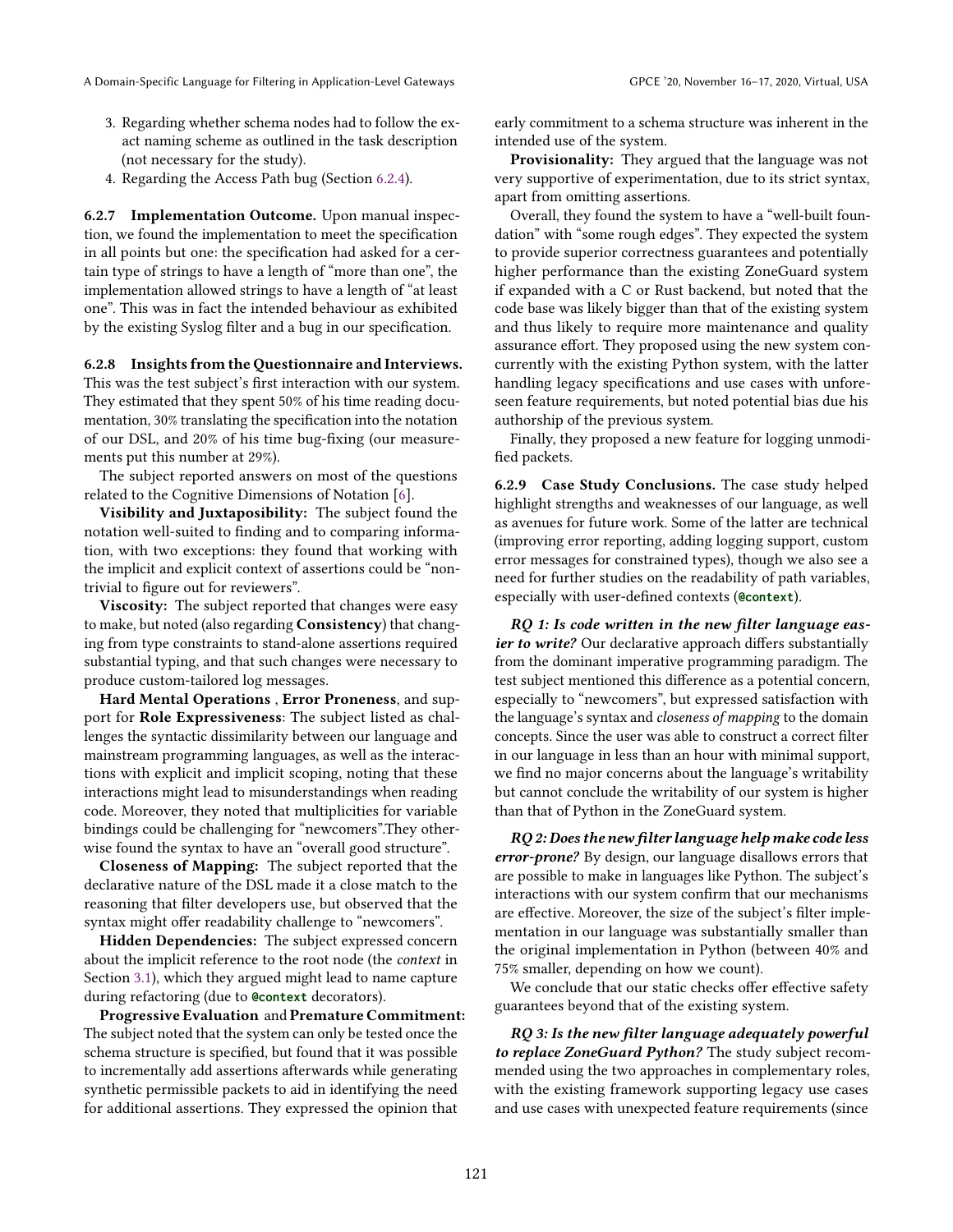ZoneGuard allows unconstrained modifications to packets, we cannot, by design, have equal expressivity). While our language supports a variety of use cases (Table [2\)](#page-9-0) and is extensible (Section [6.3\)](#page-11-0), we are not currently able to assuage concerns about expressivity. This suggests a need for additional studies on a broader class of filters and addressing known limitations, especially logging without filtering.

Threats to Validity. Regarding external validity: Our case study explored our language with one test subject and one protocol, exposing the test subject to the language for two hours (plus time for questionnaire and interview). To obtain more robust answers to our research questions, we are considering using this study as a pilot for a larger user study.

Regarding internal validity: The former 'industrial thesis co-supervisor' relationship between study subject and first author raises the risk of more favourable comments towards our system, while the study subject's authorship of the existing (essentially competing) system raises the risk of the converse. We have tried to reduce this risk by having a separate author collect and evaluate the results and giving the study subject the opportunity to veto any observations reported by the second author before they reached the first author and to abort the study at any time.

#### <span id="page-11-0"></span>6.3 Language Limitations

By design, our language is not Turing-complete, nor does it allow recursive tree construction. We have inherited the requirement that schemas may not recurse from the original Python-based ZoneGuard system and note that this constraint simplifies the semantics of our "longest common prefix" semantics for variables. We expect that we could easily extend our system to recursive schemas, if necessary.

Our use of an incomplete external SMT solver makes our correctness checking incomplete: our system may reject some correct filters. In this case, we may sometimes be forced to add new axioms to the SMT solver that increase the size of our trusted base. We have only observed this challenge once, during the implementation of our first filter (SQL), but believe it to be an acceptable trade-off for the additional correctness guarantees that we offer.

Finally, we do not currently support adding new subtrees to the output beyond replacing single nodes. We anticipate no substantial challenges in adding this feature, which will simplify support for future use cases (e.g., HTTP redirection).

# 7 Related Work

DSLs have been used before for security in networking, e.g. for configuring network protocol analysers, $\delta$  or intrusion detection systems [\[24\]](#page-12-12). Hamdi et al. describe PPL, a DSL for securing distributed systems [\[15\]](#page-12-13). They use rules with triggers and actions, analogous our system. They can configure

multiple systems at once, but operate below the application level and cannot inspect or modify packet contents. Similarly, Youssef et al. [\[4,](#page-12-14) [26\]](#page-12-15) check firewall configurations against a security policy but again only at the network protocol level.

Backes et al. describe the Zelkova system [\[2\]](#page-12-16), which can check user-defined Amazon Web Services security policies against both best practices and custom organisational rules. Zelkova's ability to check that a given policy is at least as strict as another policy, again using an SMT solver, is an appealing feature that we expect to be easy to adopt.

At network layers below the application level, domainspecific languages for network filtering are widely available [\[19\]](#page-12-17). Recent languages include NetKAT [\[1,](#page-12-18) [23\]](#page-12-19), which provides a broad mathematical foundation for reasoning about global and local network packet processing, and P4 [\[7\]](#page-12-20), which can target a wide variety of switches.

Outside of the networking domain, Schematron [\[10\]](#page-12-21) and  $CLiX<sup>9</sup>$  $CLiX<sup>9</sup>$  $CLiX<sup>9</sup>$  are languages for checking properties similar to our assertion conditions. Schematron Quickfix $10$  adds facilities analogous to our **@onfail** rules. These XML-based languages do not provide correctness guarantees.

Our language is also related to other declarative languages in the tradition of Prolog [\[25\]](#page-12-22) and Datalog [\[3\]](#page-12-23), though we permit updates (similarly to some Datalog dialects [\[13\]](#page-12-24)) and offer features finely tuned to our application domain.

Our current example generator is related to the general domain of *fuzzing*. We expect that we can improve its utility through dynamic-symbolic execution, or concolic testing [\[12,](#page-12-25) [22\]](#page-12-26) in the style of Li et al. [\[17\]](#page-12-27)'s work on systematically exploring all possible paths through a dataflow program.

## 8 Conclusions

We have presented a novel application-level network packet filtering language developed at Advenica AB. Our declarative language provides strong correctness guarantees at a modest cost in analysis time, a close mapping to the problem domain, and sufficient expressive power to handle many known use cases. We have explored our language with four filter implementations that suggest that our language is substantially more concise than general-purpose languages, and with a systematic case study that found evidence that the language is suitable for its intended task and that its correctness guarantees are effective.

## Acknowledgments

We thank Advenica AB and especially the anonymous test subject for support and feedback, and Per Runeson for advice on experimental setup. This work was partially supported by Wallenberg Artificial Intelligence, Autonomous Systems and Software Program (WASP) funded by Knut and Alice Wallenberg Foundation.

<span id="page-11-1"></span><sup>8</sup><https://wiki.wireshark.org/CaptureFilters>, accessed 2020-07-18

<span id="page-11-3"></span><span id="page-11-2"></span><sup>9</sup><http://www.clixml.org/clix/1.0/clix.xml>, accessed 2020-07-22

<sup>10</sup><http://www.schematron-quickfix.com/>, accessed 2020-07-22